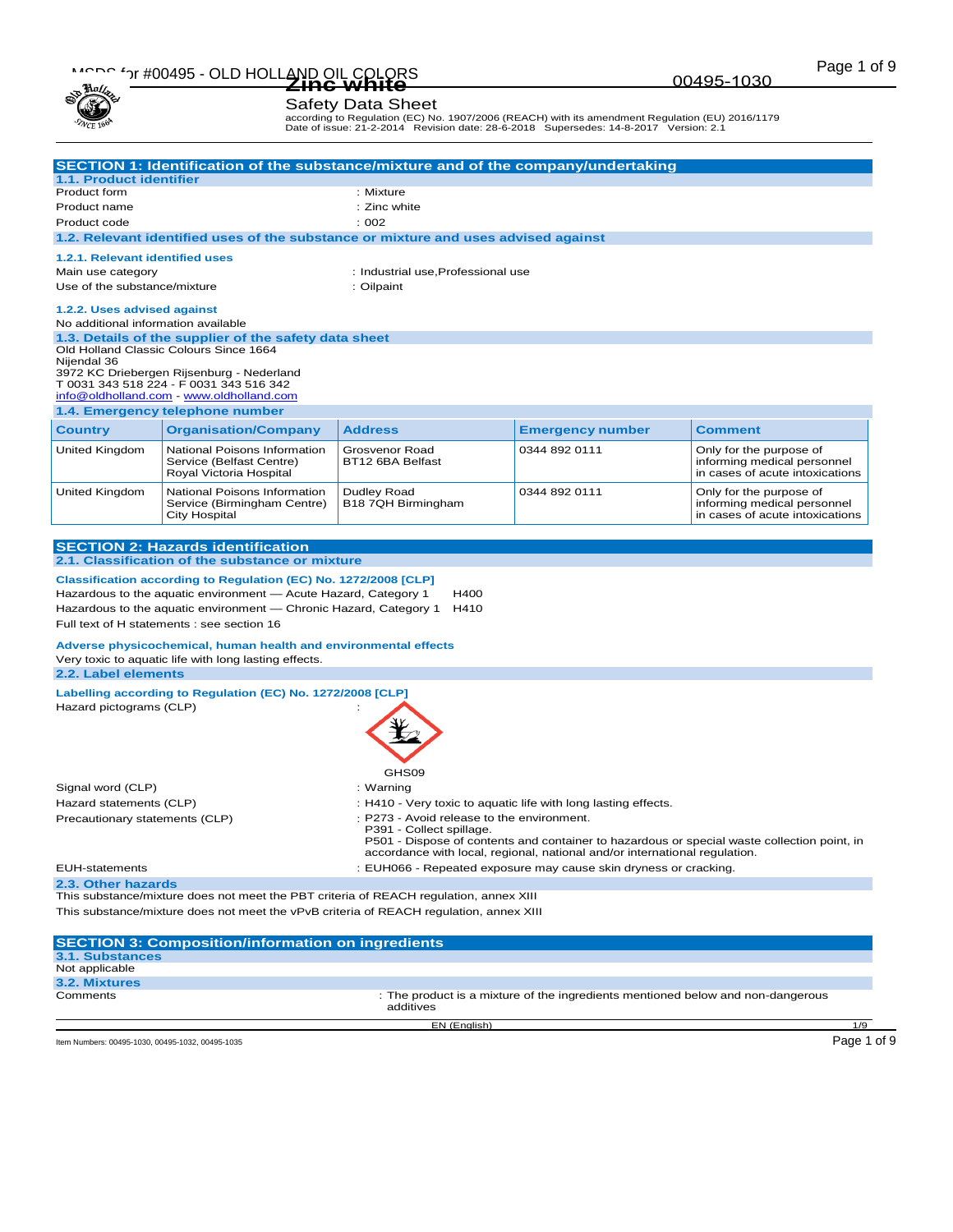according to Regulation (EC) No. 1907/2006 (REACH) with its amendment Regulation (EU) 2016/1179

| <b>Name</b>                                                                                                                            | <b>Product identifier</b>                                                                               | $\frac{9}{6}$ | <b>Classification according to</b><br><b>Regulation (EC) No.</b><br>1272/2008 [CLP]                             |
|----------------------------------------------------------------------------------------------------------------------------------------|---------------------------------------------------------------------------------------------------------|---------------|-----------------------------------------------------------------------------------------------------------------|
| zinc oxide                                                                                                                             | (CAS-No.) 1314-13-2<br>(EC-No.) 215-222-5<br>(EC Index-No.) 030-013-00-7<br>(REACH-no) 01-2119463881-32 | $70 - 90$     | Aquatic Acute 1, H400<br>Aquatic Chronic 1, H410                                                                |
| Titanium dioxide<br>substance with a Community workplace exposure limit<br>substance with national workplace exposure limit(s)<br>(GB) | (CAS-No.) 13463-67-7<br>(EC-No.) 236-675-5<br>(REACH-no) 01-2119489379-17                               | $3 - 5$       | Not classified                                                                                                  |
| Hydrocarbons, C10-C13, n-alkanes, isoalkanes,<br>cyclics, $<$ 2% aromatics<br>substance with a Community workplace exposure limit      | (EC-No.) 918-481-9<br>(REACH-no) 01-2119457273-39                                                       | $0,01 - 0,1$  | Asp. Tox. 1, H304                                                                                               |
| Cobalt bis(2-ethylhexanoate)                                                                                                           | (CAS-No.) 136-52-7<br>(EC-No.) 205-250-6<br>(REACH-no) 01-2119524678-29                                 | $0 - 0.1$     | Eye Irrit. 2, H319<br>Skin Sens. 1A, H317<br>Repr. 2, H361f<br>Aquatic Acute 1, H400<br>Aquatic Chronic 3, H412 |

Full text of H-statements: see section 16

| <b>SECTION 4: First aid measures</b>                                            |                                                                                                                                                                           |
|---------------------------------------------------------------------------------|---------------------------------------------------------------------------------------------------------------------------------------------------------------------------|
| 4.1. Description of first aid measures                                          |                                                                                                                                                                           |
| First-aid measures general                                                      | : Never give anything by mouth to an unconscious person. If medical advice is needed, have<br>product container or label at hand. Call a doctor if you feel unwell.       |
| First-aid measures after inhalation                                             | : Remove person to fresh air and keep comfortable for breathing. Call a POISON<br>CENTER/doctor if you feel unwell.                                                       |
| First-aid measures after skin contact                                           | : Remove contaminated clothes. Wash with water and soap. If skin irritation or rash occurs:<br>Get medical advice/attention.                                              |
| First-aid measures after eye contact                                            | : Rinse eyes with water as a precaution. Remove contact lenses, if present and easy to do.<br>Continue rinsing. If eye irritation persists: Get medical advice/attention. |
| First-aid measures after ingestion                                              | : Rinse mouth. Do NOT induce vomiting. Call a poison center or a doctor if you feel unwell.                                                                               |
| 4.2. Most important symptoms and effects, both acute and delayed                |                                                                                                                                                                           |
| Symptoms/effects after skin contact                                             | : Repeated exposure may cause skin dryness or cracking.                                                                                                                   |
| 4.3. Indication of any immediate medical attention and special treatment needed |                                                                                                                                                                           |
| Treat symptomatically.                                                          |                                                                                                                                                                           |
|                                                                                 |                                                                                                                                                                           |
| <b>SECTION 5: Firefighting measures</b>                                         |                                                                                                                                                                           |
| 5.1. Extinguishing media                                                        |                                                                                                                                                                           |
| Suitable extinguishing media                                                    | : Water spray. Dry powder. Foam. Carbon dioxide. Sand.                                                                                                                    |
| Unsuitable extinguishing media                                                  | : Do not use a heavy water stream.                                                                                                                                        |
| 5.2. Special hazards arising from the substance or mixture                      |                                                                                                                                                                           |
| Fire hazard                                                                     | : Presents no particular fire or explosion hazard.                                                                                                                        |
| Hazardous decomposition products in case of fire                                | : Toxic fumes may be released.                                                                                                                                            |
| 5.3 Advice for firefighters                                                     |                                                                                                                                                                           |

| Other information                                         | : Prevent fire fighting water from entering the environment.                                                                                                   |             |
|-----------------------------------------------------------|----------------------------------------------------------------------------------------------------------------------------------------------------------------|-------------|
|                                                           |                                                                                                                                                                |             |
| <b>SECTION 6: Accidental release measures</b>             | 6.1. Personal precautions, protective equipment and emergency procedures                                                                                       |             |
|                                                           |                                                                                                                                                                |             |
| 6.1.1. For non-emergency personnel                        |                                                                                                                                                                |             |
| Emergency procedures                                      | : Ventilate spillage area.                                                                                                                                     |             |
| 6.1.2. For emergency responders                           |                                                                                                                                                                |             |
| Protective equipment                                      | : Do not attempt to take action without suitable protective equipment. For further information<br>refer to section 8: "Exposure controls/personal protection". |             |
| <b>6.2. Environmental precautions</b>                     |                                                                                                                                                                |             |
| Avoid release to the environment.                         |                                                                                                                                                                |             |
| 6.3. Methods and material for containment and cleaning up |                                                                                                                                                                |             |
| For containment                                           | : Collect spillage.                                                                                                                                            |             |
| Methods for cleaning up                                   | : Take up liquid spill into absorbent material.                                                                                                                |             |
| 21-2-2014 (Version: 1.0)<br>28-6-2018 (Version: 2.1)      | EN (English)                                                                                                                                                   | 2/9         |
| Item Numbers: 00495-1030, 00495-1032, 00495-1035          |                                                                                                                                                                | Page 2 of 9 |

Protection during firefighting **interval to the contained** in Do not attempt to take action without suitable protective equipment. Self-contained breathing apparatus. Complete protective clothing.

**Protection during firefighting**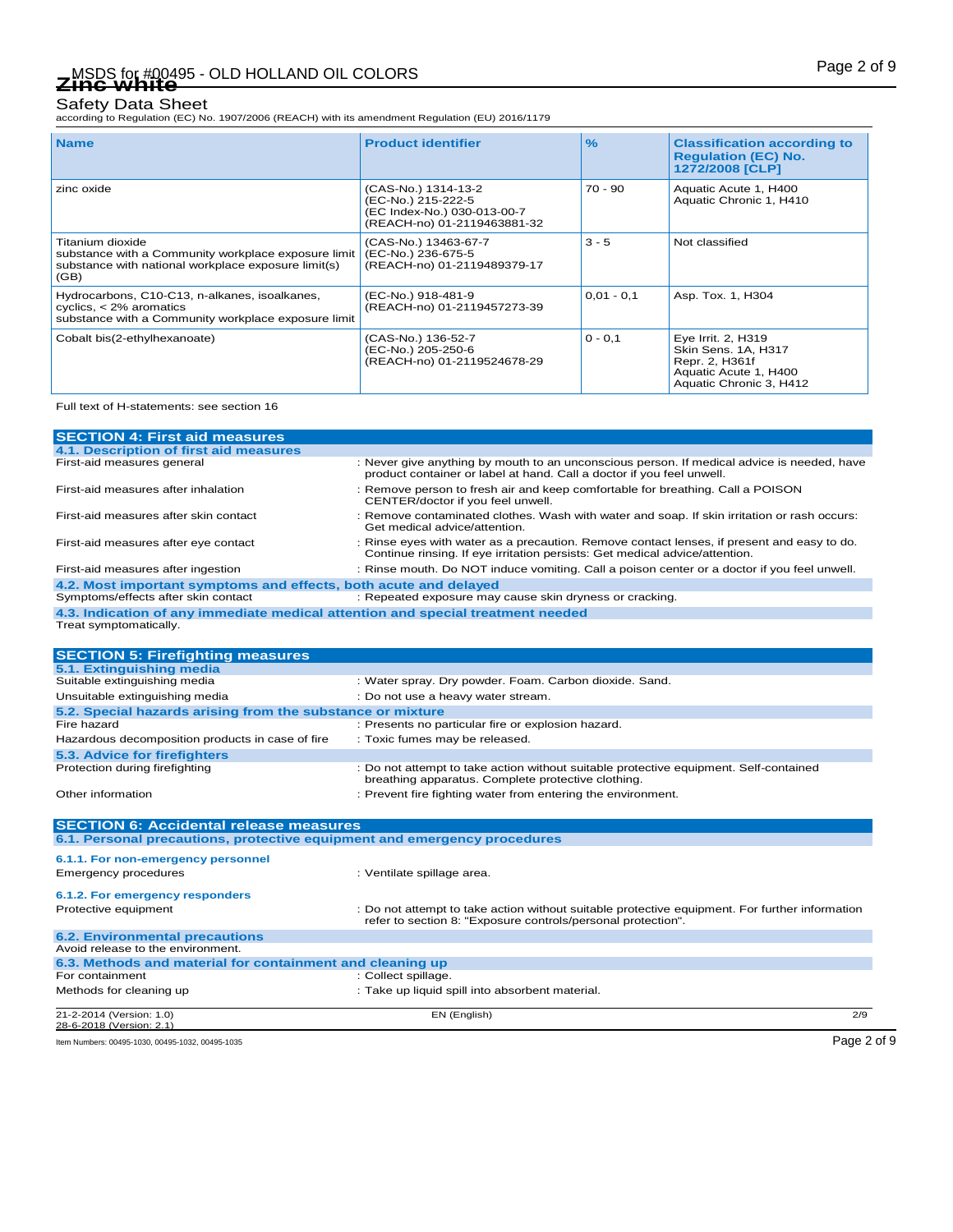according to Regulation (EC) No. 1907/2006 (REACH) with its amendment Regulation (EU) 2016/1179

Other information : Dispose of materials or solid residues at an authorized site.

**6.4. Reference to other sections** For further information refer to section 8 :" Exposure-controls/personal protection". For disposal of contaminated materials refer to section 13 : "Disposal considerations".

| <b>SECTION 7: Handling and storage</b>                            |                                                                                                        |
|-------------------------------------------------------------------|--------------------------------------------------------------------------------------------------------|
| 7.1. Precautions for safe handling                                |                                                                                                        |
| Precautions for safe handling                                     | : Ensure good ventilation of the work station. Wear personal protective equipment.                     |
| Hygiene measures                                                  | : Do not eat, drink or smoke when using this product. Always wash hands after handling the<br>product. |
| 7.2. Conditions for safe storage, including any incompatibilities |                                                                                                        |
| Storage conditions                                                | : Store in a well-ventilated place. Keep cool.                                                         |
| Incompatible products                                             | : Strong bases. Strong acids. Strong oxidizing agents.                                                 |
| Heat and ignition sources                                         | : Keep away from heat and direct sunlight.                                                             |
| 7.3. Specific end use(s)                                          |                                                                                                        |
| No additional information ovailable                               |                                                                                                        |

| <b>SECTION 8: Exposure controls/personal protection</b>               |                                 |                               |  |
|-----------------------------------------------------------------------|---------------------------------|-------------------------------|--|
| 8.1. Control parameters                                               |                                 |                               |  |
| Hydrocarbons, C10-C13, n-alkanes, isoalkanes, cyclics, < 2% aromatics |                                 |                               |  |
| EU                                                                    | Local name                      | White spirit Type 3           |  |
| EU                                                                    | IOELV TWA (mg/m <sup>3</sup> )  | 116 mg/m <sup>3</sup>         |  |
| EU                                                                    | IOELV TWA (ppm)                 | 20 ppm                        |  |
| EU                                                                    | IOELV STEL (mg/m <sup>3</sup> ) | 290 mg/m $3$                  |  |
| EU                                                                    | IOELV STEL (ppm)                | 50 ppm                        |  |
| EU                                                                    | <b>Notes</b>                    | skin. (Year of adoption 2007) |  |
| EU                                                                    | Regulatory reference            | <b>SCOEL Recommendations</b>  |  |

| zinc oxide (1314-13-2) |                      |                       |  |
|------------------------|----------------------|-----------------------|--|
| l EU                   | Local name           | Zinc oxide            |  |
| l EU                   | Notes                | (Ongoing)             |  |
| l EU                   | Regulatory reference | SCOEL Recommendations |  |

| Titanium dioxide (13463-67-7) |                              |                                                                        |  |
|-------------------------------|------------------------------|------------------------------------------------------------------------|--|
| EU                            | Local name                   | Titanium dioxide                                                       |  |
| EU                            | <b>Notes</b>                 | (Ongoing)                                                              |  |
| EU                            | Regulatory reference         | <b>SCOEL Recommendations</b>                                           |  |
| United Kingdom                | Local name                   | Titanium dioxide                                                       |  |
| United Kingdom                | WEL TWA (mg/m <sup>3</sup> ) | 4 mg/m <sup>3</sup> respirable<br>10 mg/m <sup>3</sup> total inhalable |  |
| United Kingdom                | Regulatory reference         | EH40. HSE                                                              |  |

### **8.2. Exposure controls**

**Appropriate engineering controls:**

Ensure good ventilation of the work station.

**Personal protective equipment:**

Gloves.

Г

| <b>Hand protection:</b>                                                                                                                    |                                                     |                        |                |             |                 |
|--------------------------------------------------------------------------------------------------------------------------------------------|-----------------------------------------------------|------------------------|----------------|-------------|-----------------|
| Wear suitable gloves resistant to chemical penetration. Chemical resistant gloves (according to European standard NF EN 374 or equivalent) |                                                     |                        |                |             |                 |
| Type                                                                                                                                       | Material                                            | <b>Permeation</b>      | Thickness (mm) | Penetration | <b>Standard</b> |
| Disposable gloves,<br>Reusable gloves                                                                                                      | Polyvinylchloride<br>(PVC), Nitrile rubber<br>(NBR) | $6$ ( $>$ 480 minutes) | ≥0.11          |             | EN 374          |
| 21-2-2014 (Version: 1.0)                                                                                                                   |                                                     |                        | EN (English)   |             | 3/9             |

28-6-2018 (Version: 2.1)

Item Numbers: 00495-1030, 00495-1032, 00495-1035 Page 3 of 9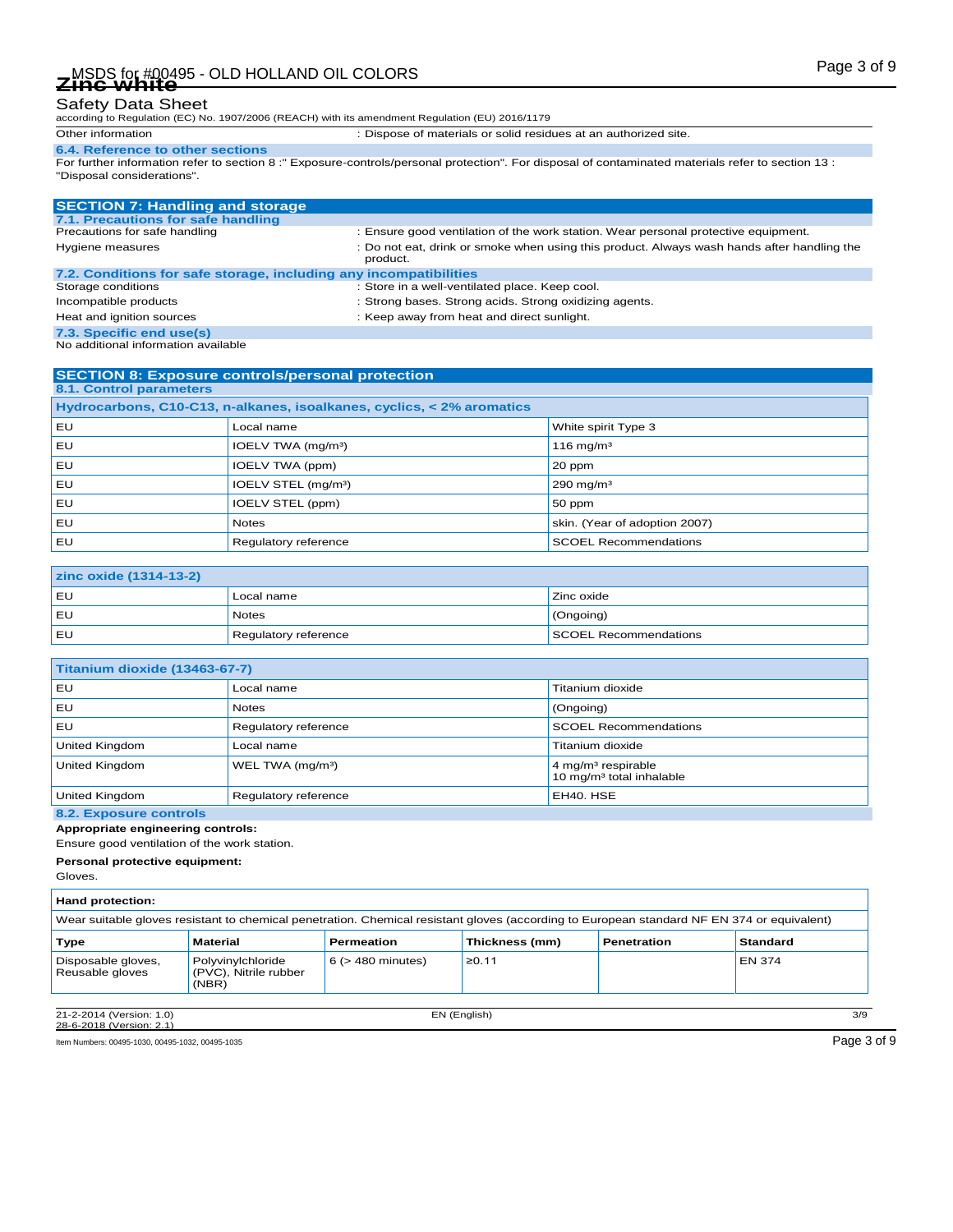# Page 4 of 9 MSDS for #00495 - OLD HOLLAND OIL COLORS **Zinc white**

# Safety Data Sheet

according to Regulation (EC) No. 1907/2006 (REACH) with its amendment Regulation (EU) 2016/1179

### **Eye protection:**

Safety glasses. EN 166

### **Skin and body protection:**

Wear suitable protective clothing. CEN : EN 340; EN 368; EN 369; EN 467

### **Respiratory protection:**

No special respiratory protection equipment is recommended under normal conditions of use with adequate ventilation. In case of insufficient ventilation, wear suitable respiratory equipment. EN 143

### **Personal protective equipment symbol(s):**



### **Environmental exposure controls:**

Avoid release to the environment.

### **Other information:**

Do not eat, drink or smoke when using this product.

| <b>SECTION 9: Physical and chemical properties</b>                                                                    |                     |  |  |
|-----------------------------------------------------------------------------------------------------------------------|---------------------|--|--|
| 9.1. Information on basic physical and chemical properties                                                            |                     |  |  |
| Physical state                                                                                                        | : Liguid            |  |  |
| Colour                                                                                                                | : White.            |  |  |
| Odour                                                                                                                 | : characteristic.   |  |  |
| Odour threshold                                                                                                       | : No data available |  |  |
| рH                                                                                                                    | : No data available |  |  |
| Relative evaporation rate (butylacetate=1)                                                                            | : No data available |  |  |
| Melting point                                                                                                         | : No data available |  |  |
| Freezing point                                                                                                        | : No data available |  |  |
| Boiling point                                                                                                         | : No data available |  |  |
| Flash point                                                                                                           | : No data available |  |  |
| Auto-ignition temperature                                                                                             | : No data available |  |  |
| Decomposition temperature                                                                                             | : No data available |  |  |
| Flammability (solid, gas)                                                                                             | : No data available |  |  |
| Vapour pressure                                                                                                       | : No data available |  |  |
| Relative vapour density at 20 °C                                                                                      | : No data available |  |  |
| Relative density                                                                                                      | : No data available |  |  |
| Solubility                                                                                                            | : No data available |  |  |
| Log Pow                                                                                                               | : No data available |  |  |
| Viscosity, kinematic                                                                                                  | : No data available |  |  |
| Viscosity, dynamic                                                                                                    | : No data available |  |  |
| <b>Explosive properties</b>                                                                                           | : No data available |  |  |
| Oxidising properties                                                                                                  | : No data available |  |  |
| <b>Explosive limits</b>                                                                                               | : No data available |  |  |
| 9.2. Other information                                                                                                |                     |  |  |
| No additional information available                                                                                   |                     |  |  |
|                                                                                                                       |                     |  |  |
| <b>SECTION 10: Stability and reactivity</b>                                                                           |                     |  |  |
| 10.1. Reactivity                                                                                                      |                     |  |  |
| The product is non-reactive under normal conditions of use, storage and transport.<br><b>10.2. Chemical stability</b> |                     |  |  |
| Stable under normal conditions.                                                                                       |                     |  |  |
| 10.3. Possibility of hazardous reactions                                                                              |                     |  |  |
| No dangerous reactions known under normal conditions of use.                                                          |                     |  |  |

None under recommended storage and handling conditions (see section 7). **10.5. Incompatible materials** Strong bases. Strong acids. Strong oxidizing agents.

21-2-2014 (Version: 1.0) EN (English) 4/9 28-6-2018 (Version:

Item Numbers: 00495-1030, 00495-1032, 00495-1035 Page 4 of 9

**10.4. Conditions to avoid**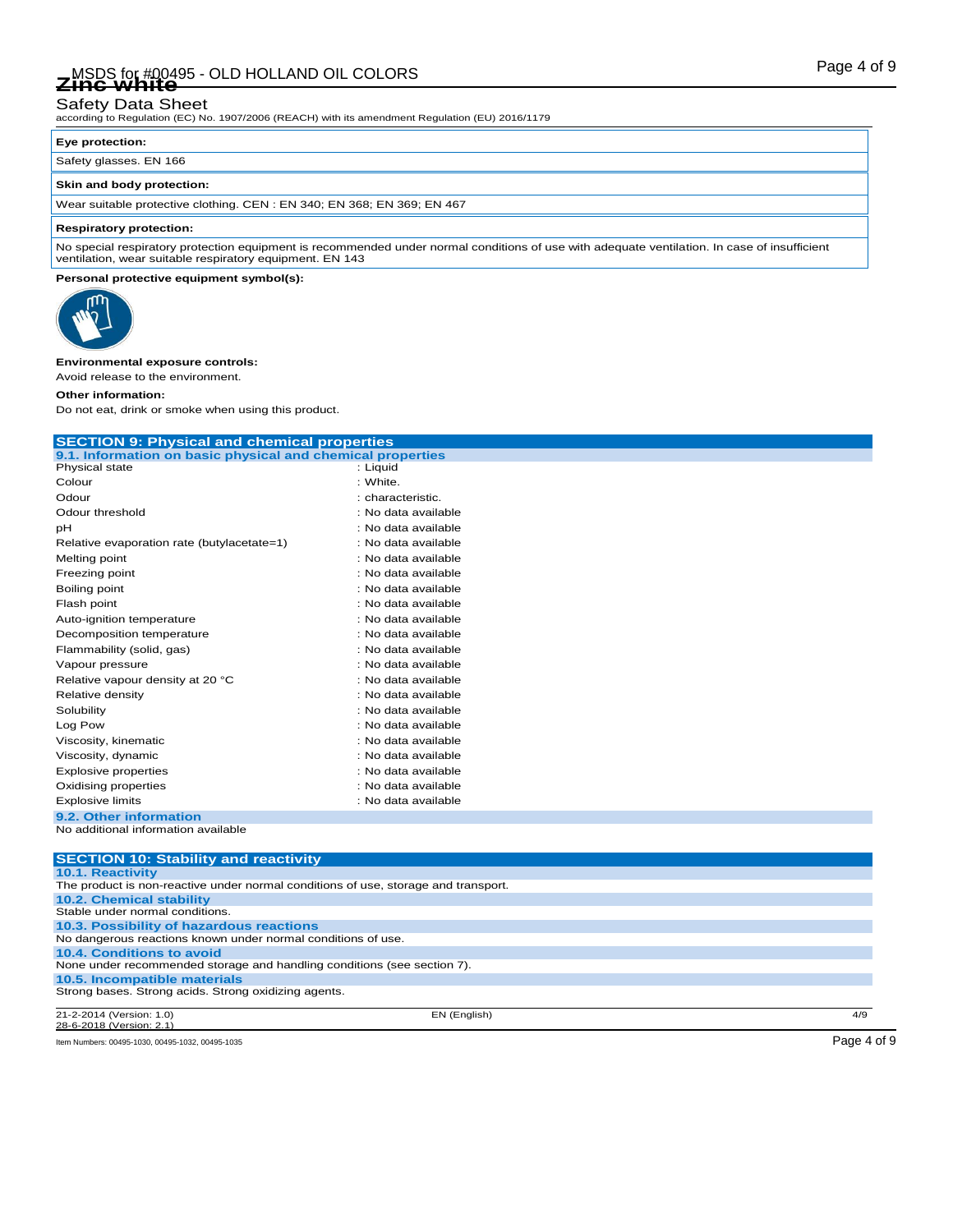according to Regulation (EC) No. 1907/2006 (REACH) with its amendment Regulation (EU) 2016/1179

**10.6. Hazardous decomposition products** Combustion generates: Carbon oxides (CO, CO2).

| <b>SECTION 11: Toxicological information</b>                        |                                                         |
|---------------------------------------------------------------------|---------------------------------------------------------|
| 11.1. Information on toxicological effects<br>Acute toxicity (oral) | : Not classified                                        |
|                                                                     | : Not classified                                        |
| Acute toxicity (dermal)                                             |                                                         |
| Acute toxicity (inhalation)                                         | : Not classified                                        |
| zinc oxide (1314-13-2)                                              |                                                         |
| LD50 oral rat                                                       | $> 5000$ mg/m <sup>3</sup>                              |
| LD50 dermal rat                                                     | > 2000 mg/kg                                            |
| LC50 inhalation rat (Dust/Mist - mg/l/4h)                           | $> 5.7$ mg/l/4h                                         |
| Skin corrosion/irritation                                           | : Not classified                                        |
| Serious eye damage/irritation                                       | : Not classified                                        |
| Respiratory or skin sensitisation                                   | : Not classified                                        |
| Germ cell mutagenicity                                              | : Not classified                                        |
| Carcinogenicity                                                     | : Not classified                                        |
| Reproductive toxicity                                               | : Not classified                                        |
| STOT-single exposure                                                | : Not classified                                        |
| STOT-repeated exposure                                              | : Not classified                                        |
| Aspiration hazard                                                   | : Not classified                                        |
|                                                                     |                                                         |
| <b>SECTION 12: Ecological information</b>                           |                                                         |
| 12.1. Toxicity                                                      |                                                         |
| Ecology - general                                                   | : Very toxic to aquatic life with long lasting effects. |
| Acute aquatic toxicity                                              | : Very toxic to aquatic life.                           |
| Chronic aquatic toxicity                                            | : Very toxic to aquatic life with long lasting effects. |
| zinc oxide (1314-13-2)                                              |                                                         |
| LC50 fish 1                                                         | $1,1 - 2,5$ ppm                                         |
| EC50 Daphnia 1                                                      | 1 $mg/l$                                                |
| EC50 72h algae (1)                                                  | $0,17$ mg/l                                             |
| NOEC (chronic)                                                      | $0,017$ mg/l                                            |
| 12.2. Persistence and degradability                                 |                                                         |
| No additional information available                                 |                                                         |
| 12.3. Bioaccumulative potential                                     |                                                         |
| No additional information available<br>12.4. Mobility in soil       |                                                         |
| No additional information available                                 |                                                         |
| 12.5. Results of PBT and vPvB assessment                            |                                                         |
| <b>Zinc white</b>                                                   |                                                         |

This substance/mixture does not meet the vPvB criteria of REACH regulation, annex XIII

This substance/mixture does not meet the PBT criteria of REACH regulation, annex XIII

**12.6. Other adverse effects**

No additional information available

| <b>SECTION 13: Disposal considerations</b>       |                                                                                                           |
|--------------------------------------------------|-----------------------------------------------------------------------------------------------------------|
| 13.1. Waste treatment methods                    |                                                                                                           |
| Product/Packaging disposal recommendations       | : Dispose in a safe manner in accordance with local/national regulations.                                 |
| Additional information                           | : Empty containers should be taken for recycle, recovery or waste in accordance with local<br>regulation. |
| Ecology - waste materials                        | : Avoid release to the environment.                                                                       |
| <b>SECTION 14: Transport information</b>         |                                                                                                           |
| In accordance with ADR / RID / IMDG / IATA / ADN |                                                                                                           |

21-2-2014 (Version: 1.0) EN (English) 5/9 28-6-2018 (Version: 2.1)

Item Numbers: 00495-1030, 00495-1032, 00495-1035 Page 5 of 9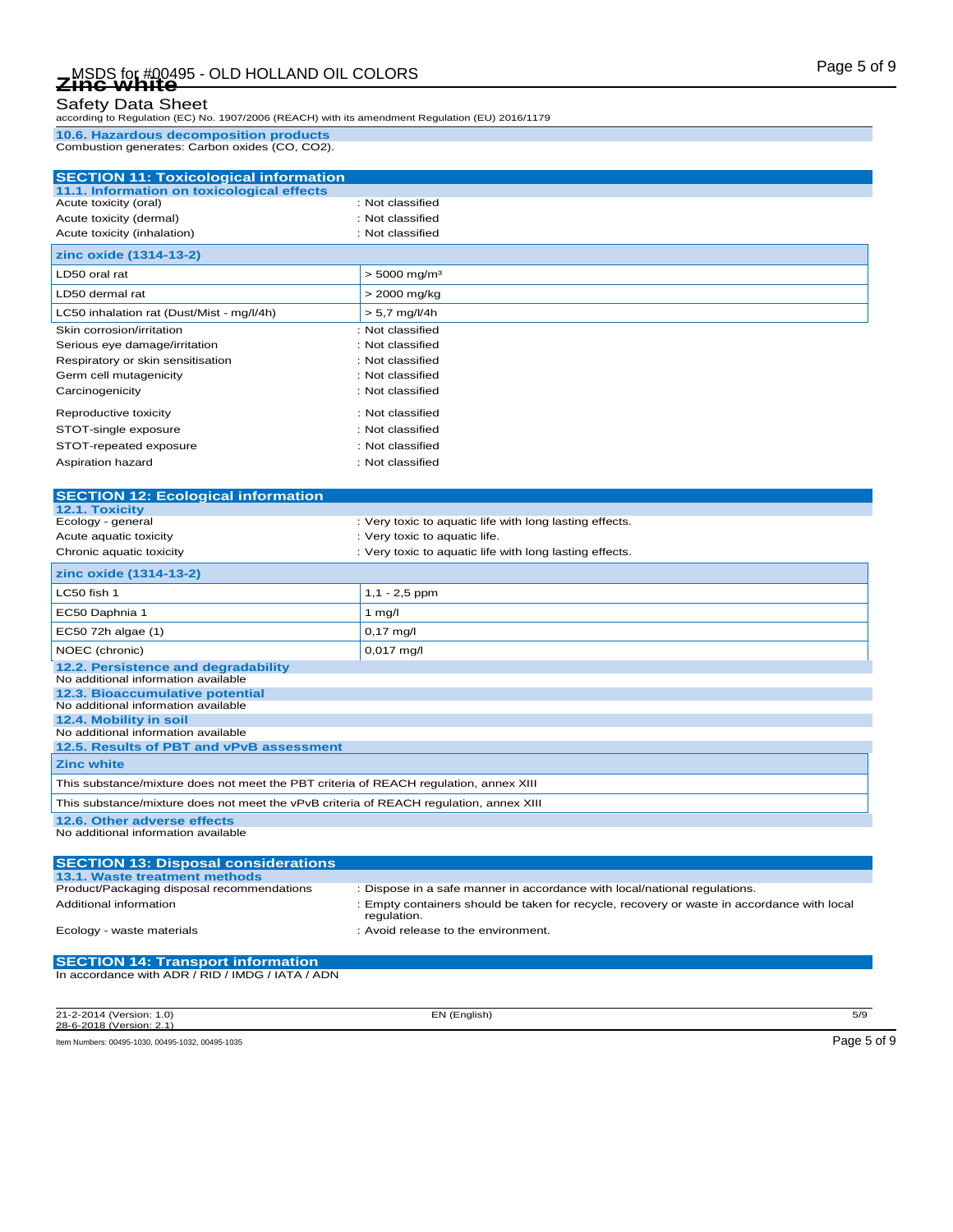Safety Data Sheet<br>according to Regulation (EC) No. 1907/2006 (REACH) with its amendment Regulation (EU) 2016/1179

| <b>ADR</b>                                                                                                                          | <b>IMDG</b>                                                                                                                                          | <b>IATA</b>                                                                                                                    | <b>ADN</b>                                                                                                                      | <b>RID</b>                                                                                                                     |
|-------------------------------------------------------------------------------------------------------------------------------------|------------------------------------------------------------------------------------------------------------------------------------------------------|--------------------------------------------------------------------------------------------------------------------------------|---------------------------------------------------------------------------------------------------------------------------------|--------------------------------------------------------------------------------------------------------------------------------|
| 14.1. UN number                                                                                                                     |                                                                                                                                                      |                                                                                                                                |                                                                                                                                 |                                                                                                                                |
| 3082                                                                                                                                | 3082                                                                                                                                                 | 3082                                                                                                                           | 3082                                                                                                                            | 3082                                                                                                                           |
| 14.2. UN proper shipping name                                                                                                       |                                                                                                                                                      |                                                                                                                                |                                                                                                                                 |                                                                                                                                |
|                                                                                                                                     |                                                                                                                                                      |                                                                                                                                |                                                                                                                                 |                                                                                                                                |
| <b>ENVIRONMENTALLY</b><br><b>HAZARDOUS</b><br>SUBSTANCE, LIQUID,<br>N.O.S. (CONTAINS; zinc<br>oxide)                                | <b>ENVIRONMENTALLY</b><br><b>HAZARDOUS</b><br>SUBSTANCE, LIQUID,<br>N.O.S. (CONTAINS; zinc.<br>oxide)                                                | <b>ENVIRONMENTALLY</b><br><b>HAZARDOUS</b><br>SUBSTANCE, LIQUID,<br>N.O.S. (CONTAINS; zinc<br>oxide)                           | <b>ENVIRONMENTALLY</b><br><b>HAZARDOUS</b><br>SUBSTANCE, LIQUID,<br>N.O.S. (CONTAINS; zinc.<br>oxide)                           | <b>ENVIRONMENTALLY</b><br><b>HAZARDOUS</b><br>SUBSTANCE, LIQUID,<br>N.O.S. (CONTAINS; zinc<br>oxide)                           |
| <b>Transport document description</b>                                                                                               |                                                                                                                                                      |                                                                                                                                |                                                                                                                                 |                                                                                                                                |
| <b>UN 3082</b><br><b>ENVIRONMENTALLY</b><br><b>HAZARDOUS</b><br>SUBSTANCE, LIQUID,<br>N.O.S. (CONTAINS; zinc<br>oxide), 9, III, (-) | <b>UN 3082</b><br><b>ENVIRONMENTALLY</b><br><b>HAZARDOUS</b><br>SUBSTANCE, LIQUID,<br>N.O.S. (CONTAINS; zinc.<br>oxide), 9, III, MARINE<br>POLLUTANT | <b>UN 3082</b><br><b>ENVIRONMENTALLY</b><br><b>HAZARDOUS</b><br>SUBSTANCE, LIQUID.<br>N.O.S. (CONTAINS; zinc<br>oxide), 9, III | <b>UN 3082</b><br><b>ENVIRONMENTALLY</b><br><b>HAZARDOUS</b><br>SUBSTANCE, LIQUID,<br>N.O.S. (CONTAINS; zinc.<br>oxide), 9, III | <b>UN 3082</b><br><b>ENVIRONMENTALLY</b><br><b>HAZARDOUS</b><br>SUBSTANCE, LIQUID,<br>N.O.S. (CONTAINS; zinc<br>oxide), 9, III |
| 14.3. Transport hazard class(es)                                                                                                    |                                                                                                                                                      |                                                                                                                                |                                                                                                                                 |                                                                                                                                |
| 9                                                                                                                                   | 9                                                                                                                                                    | 9                                                                                                                              | 9                                                                                                                               | 9                                                                                                                              |
|                                                                                                                                     |                                                                                                                                                      |                                                                                                                                |                                                                                                                                 |                                                                                                                                |
| 14.4. Packing group                                                                                                                 |                                                                                                                                                      |                                                                                                                                |                                                                                                                                 |                                                                                                                                |
| $\mathbf{III}$                                                                                                                      | Ш                                                                                                                                                    | Ш                                                                                                                              | Ш                                                                                                                               | Ш                                                                                                                              |
| <b>14.5. Environmental hazards</b>                                                                                                  |                                                                                                                                                      |                                                                                                                                |                                                                                                                                 |                                                                                                                                |
| Dangerous for the<br>environment: Yes                                                                                               | Dangerous for the<br>environment: Yes<br>Marine pollutant: Yes                                                                                       | Dangerous for the<br>environment: Yes                                                                                          | Dangerous for the<br>environment: Yes                                                                                           | Dangerous for the<br>environment: Yes                                                                                          |
| No supplementary information available                                                                                              |                                                                                                                                                      |                                                                                                                                |                                                                                                                                 |                                                                                                                                |
| 14.6. Special precautions for user                                                                                                  |                                                                                                                                                      |                                                                                                                                |                                                                                                                                 |                                                                                                                                |
| <b>Overland transport</b>                                                                                                           |                                                                                                                                                      |                                                                                                                                |                                                                                                                                 |                                                                                                                                |
| Classification code (ADR)                                                                                                           |                                                                                                                                                      | : M6                                                                                                                           |                                                                                                                                 |                                                                                                                                |
| Special provisions (ADR)                                                                                                            |                                                                                                                                                      | : 274, 335, 375, 601                                                                                                           |                                                                                                                                 |                                                                                                                                |
| Limited quantities (ADR)                                                                                                            |                                                                                                                                                      | : 51                                                                                                                           |                                                                                                                                 |                                                                                                                                |
| Excepted quantities (ADR)                                                                                                           |                                                                                                                                                      | $\div$ E1                                                                                                                      |                                                                                                                                 |                                                                                                                                |
| Packing instructions (ADR)                                                                                                          |                                                                                                                                                      | : P001, IBC03, LP01, R001                                                                                                      |                                                                                                                                 |                                                                                                                                |
| Special packing provisions (ADR)                                                                                                    |                                                                                                                                                      | $:$ PP1                                                                                                                        |                                                                                                                                 |                                                                                                                                |
| Mixed packing provisions (ADR)                                                                                                      |                                                                                                                                                      | : MP19                                                                                                                         |                                                                                                                                 |                                                                                                                                |
| Portable tank and bulk container instructions<br>(ADR)                                                                              |                                                                                                                                                      | : T4                                                                                                                           |                                                                                                                                 |                                                                                                                                |
| Portable tank and bulk container special provisions<br>(ADR)                                                                        |                                                                                                                                                      | :TP1,TP29                                                                                                                      |                                                                                                                                 |                                                                                                                                |
| Tank code (ADR)                                                                                                                     |                                                                                                                                                      | : LGBV                                                                                                                         |                                                                                                                                 |                                                                                                                                |
| Vehicle for tank carriage                                                                                                           |                                                                                                                                                      | : AT                                                                                                                           |                                                                                                                                 |                                                                                                                                |
| Transport category (ADR)                                                                                                            |                                                                                                                                                      | : 3                                                                                                                            |                                                                                                                                 |                                                                                                                                |
| Special provisions for carriage - Packages (ADR)                                                                                    |                                                                                                                                                      | : V12                                                                                                                          |                                                                                                                                 |                                                                                                                                |
| Special provisions for carriage - Loading,<br>unloading and handling (ADR)                                                          |                                                                                                                                                      | : CV13                                                                                                                         |                                                                                                                                 |                                                                                                                                |
| Hazard identification number (Kemler No.)                                                                                           |                                                                                                                                                      | : 90                                                                                                                           |                                                                                                                                 |                                                                                                                                |
| Orange plates                                                                                                                       |                                                                                                                                                      | 90                                                                                                                             |                                                                                                                                 |                                                                                                                                |
|                                                                                                                                     |                                                                                                                                                      | 3082                                                                                                                           |                                                                                                                                 |                                                                                                                                |
| Tunnel restriction code (ADR)                                                                                                       |                                                                                                                                                      | $\mathbb{R}$ =                                                                                                                 |                                                                                                                                 |                                                                                                                                |
| EAC code<br>21-2-2014 (Version: 1.0)                                                                                                |                                                                                                                                                      | : 3Z<br>EN (English)                                                                                                           |                                                                                                                                 | 6/9                                                                                                                            |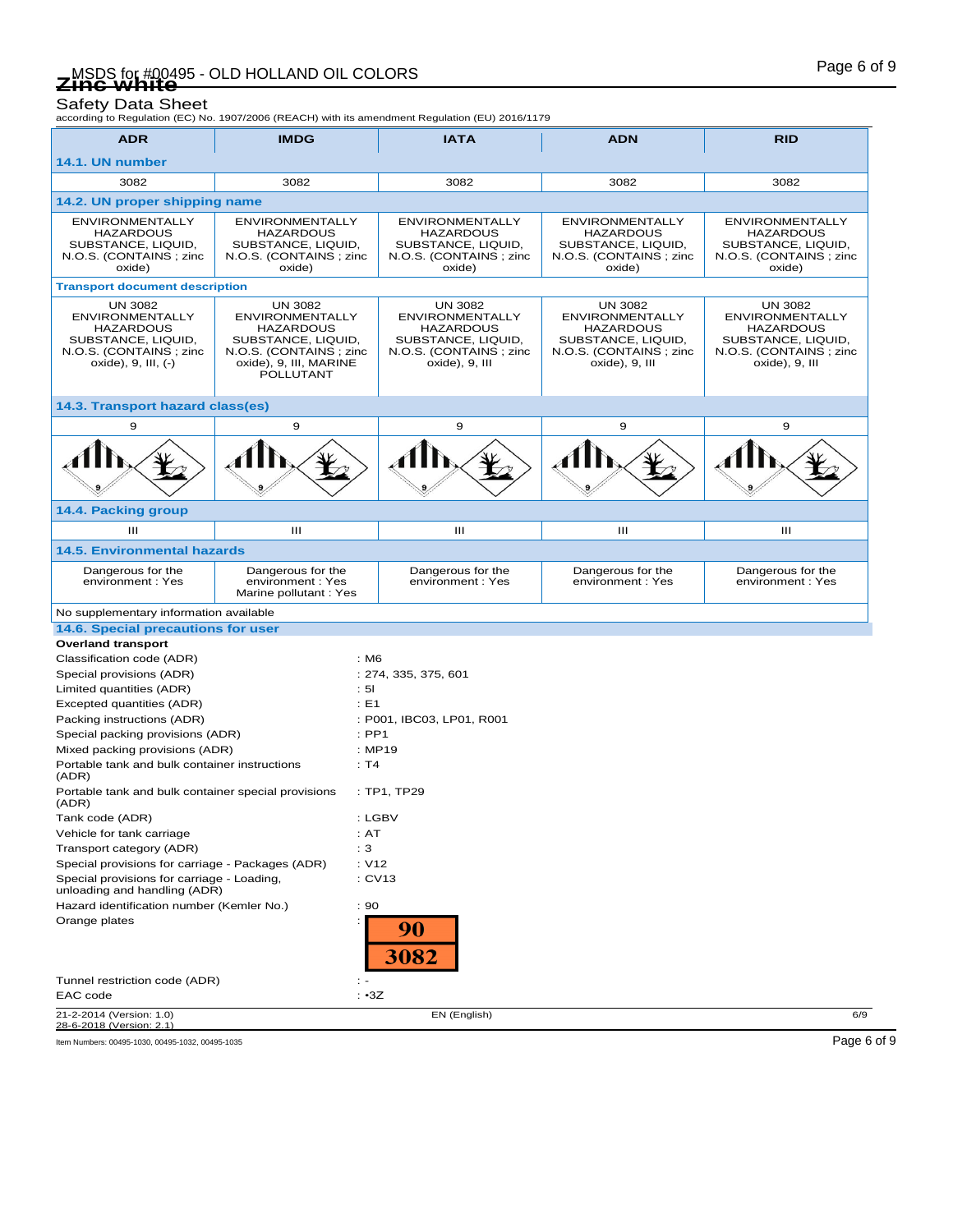according to Regulation (EC) No. 1907/2006 (REACH) with its amendment Regulation (EU) 2016/1179

| <b>Transport by sea</b>                                                                    |                           |
|--------------------------------------------------------------------------------------------|---------------------------|
| Special provisions (IMDG)                                                                  | : 274, 335, 969           |
| Packing instructions (IMDG)                                                                | : P001, LP01              |
| Special packing provisions (IMDG)                                                          | $:$ PP1                   |
| IBC packing instructions (IMDG)                                                            | : IBCO3                   |
| Tank instructions (IMDG)                                                                   | : T4                      |
| Tank special provisions (IMDG)                                                             | : TP2, TP29               |
| EmS-No. (Fire)                                                                             | $: F-A$                   |
| EmS-No. (Spillage)                                                                         | $: S-F$                   |
| Stowage category (IMDG)                                                                    | : A                       |
| MFAG-No                                                                                    | : 171                     |
| Air transport                                                                              |                           |
| PCA Excepted quantities (IATA)                                                             | : E1                      |
| PCA Limited quantities (IATA)                                                              | : Y964                    |
| PCA limited quantity max net quantity (IATA)                                               | : 30kgG                   |
| PCA packing instructions (IATA)                                                            | :964                      |
| PCA max net quantity (IATA)                                                                | :450L                     |
| CAO packing instructions (IATA)                                                            | : 964                     |
| CAO max net quantity (IATA)                                                                | :450L                     |
| Special provisions (IATA)                                                                  | : A97, A158, A197         |
| ERG code (IATA)                                                                            | : 9L                      |
| Inland waterway transport                                                                  |                           |
| Classification code (ADN)                                                                  | : M6                      |
| Special provisions (ADN)                                                                   | : 274, 335, 375, 601      |
| Limited quantities (ADN)                                                                   | : 5L                      |
| Excepted quantities (ADN)                                                                  | $\pm$ E1                  |
| Carriage permitted (ADN)                                                                   | : T                       |
| Equipment required (ADN)                                                                   | $:$ PP                    |
| Number of blue cones/lights (ADN)                                                          | : 0                       |
| Rail transport                                                                             |                           |
| Classification code (RID)                                                                  | : M6                      |
| Special provisions (RID)                                                                   | : 274, 335, 375, 601      |
| Excepted quantities (RID)                                                                  | : E1                      |
| Packing instructions (RID)                                                                 | : P001, IBC03, LP01, R001 |
| Special packing provisions (RID)                                                           | $:$ PP1                   |
| Mixed packing provisions (RID)                                                             | : MP19                    |
| Portable tank and bulk container instructions (RID)                                        | : T4                      |
| Portable tank and bulk container special provisions<br>(RID)                               | : TP1, TP29               |
| Tank codes for RID tanks (RID)                                                             | : LGBV                    |
| Transport category (RID)                                                                   | : 3                       |
| Special provisions for carriage - Packages (RID)                                           | : W12                     |
| Special provisions for carriage - Loading,<br>unloading and handling (RID)                 | : CW13, CW31              |
| Colis express (express parcels) (RID)                                                      | :CE8                      |
| Hazard identification number (RID)                                                         | : 90                      |
| 14.7. Transport in bulk according to Annex II of Marpol and the IBC Code<br>Not applicable |                           |

# **SECTION 15: Regulatory information**

**15.1. Safety, health and environmental regulations/legislation specific for the substance or mixture**

### **15.1.1. EU-Regulations**

Contains no REACH substances with Annex XVII restrictions Contains no substance on the REACH candidate list Contains no REACH Annex XIV substances Directive 2012/18/EU (SEVESO III)

21-2-2014 (Version: 1.0) EN (English) 7/9 28-6-2018 (Version: 2.1)

Item Numbers: 00495-1030, 00495-1032, 00495-1035 **Page 7 of 9**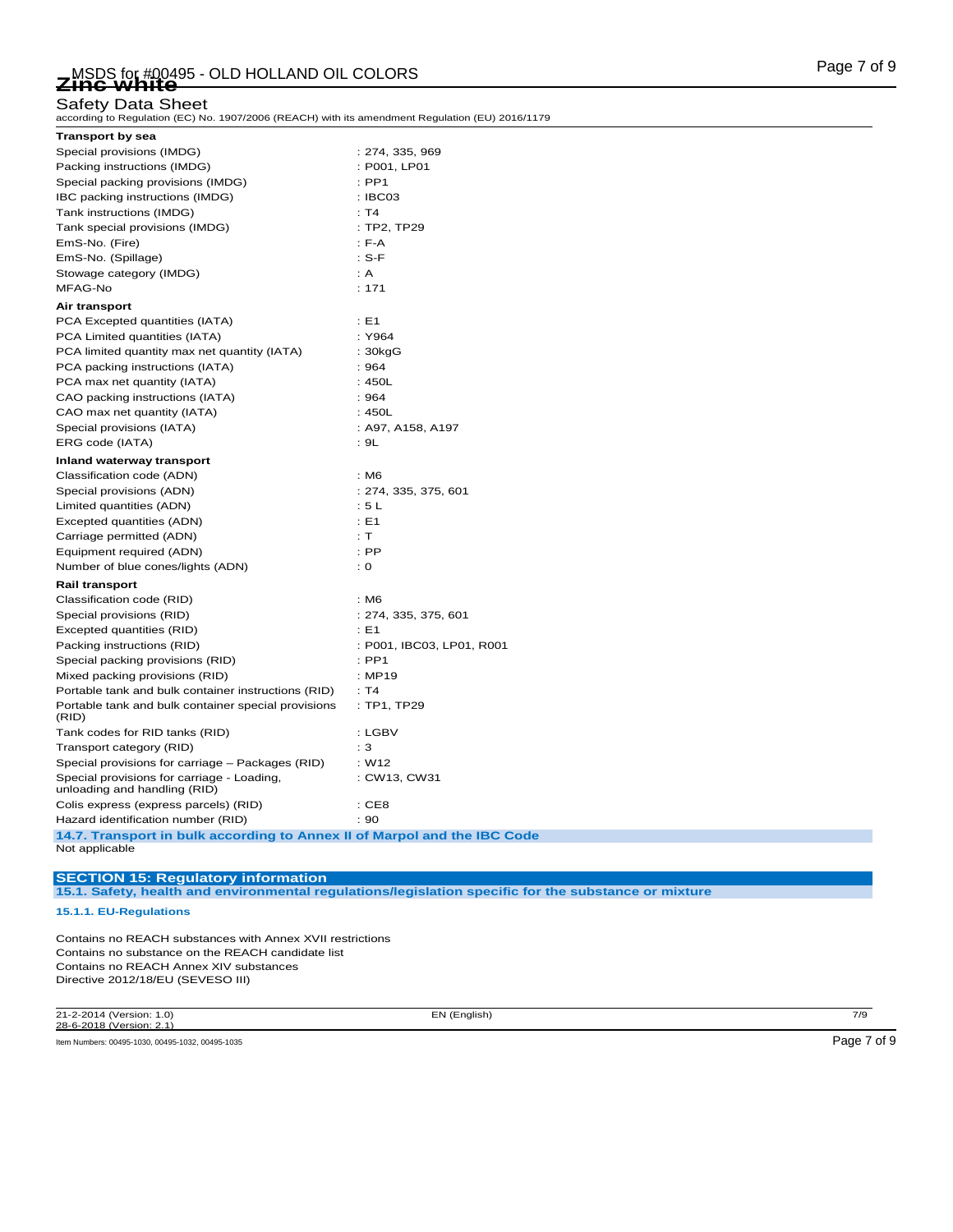# Page 8 of 9 MSDS for #00495 - OLD HOLLAND OIL COLORS **Zinc white**

# Safety Data Sheet

according to Regulation (EC) No. 1907/2006 (REACH) with its amendment Regulation (EU) 2016/1179

| <b>Seveso III Part I (Categories of dangerous substances)</b>            | <b>Qualifying quantity (tonnes)</b> |            |  |
|--------------------------------------------------------------------------|-------------------------------------|------------|--|
|                                                                          | Lower-tier                          | Upper-tier |  |
| E1 Hazardous to the Aquatic Environment in Category Acute 1 or Chronic 1 | 200                                 | 100        |  |
| 15.1.2. National regulations                                             |                                     |            |  |

### No additional information available

**15.2. Chemical safety assessment**

No chemical safety assessment has been carried out

# **SECTION 16: Other information**

### **Indication of changes:**

Revised safety data sheet in accordance with commission regulation (EU) No 2016/1179.

| <b>Section</b> | <b>Changed item</b>                     | Change   | <b>Comments</b> |
|----------------|-----------------------------------------|----------|-----------------|
|                | Revision date                           | Modified |                 |
|                | Proper Shipping Name (IATA)             | Modified |                 |
|                | Supersedes                              | Modified |                 |
| 1.1            | Name                                    | Added    |                 |
| 1.2            | Use of the substance/mixture            | Added    |                 |
| 4.1            | First-aid measures after eye<br>contact | Modified |                 |
| 4.1            | First-aid measures after inhalation     | Modified |                 |
| 4.1            | First-aid measures general              | Modified |                 |
| 8.2            | Respiratory protection                  | Modified |                 |

| Abbreviations and acronyms: |                                                                                                                                                                                        |
|-----------------------------|----------------------------------------------------------------------------------------------------------------------------------------------------------------------------------------|
| <b>ADR</b>                  | European Agreement concerning the International Carriage of Dangerous Goods by Road                                                                                                    |
| <b>ATE</b>                  | <b>Acute Toxicity Estimate</b>                                                                                                                                                         |
| CAS                         | CAS (Chemical Abstracts Service) number                                                                                                                                                |
| <b>CLP</b>                  | Classification Labelling Packaging Regulation; Regulation (EC) No 1272/2008                                                                                                            |
|                             | CMR: Carcinogeen, Mutageen, Reprotoxisch                                                                                                                                               |
|                             | <b>CSA: Chemical Safety Assessment</b>                                                                                                                                                 |
|                             | <b>CSR: Chemical Safety Report</b>                                                                                                                                                     |
| <b>DNEL</b>                 | Derived-No Effect Level                                                                                                                                                                |
|                             | EC50: Median Effective Concentration (required to induce a 50% effect)                                                                                                                 |
|                             | EINECS: European Inventory of Existing Commercial Chemical Substances                                                                                                                  |
|                             | GHS: Globally Harmonized System of Classification and Labelling of Chemicals                                                                                                           |
|                             | IATA: International Air Transport Association                                                                                                                                          |
|                             | IMDG: International Maritime Code for Dangerous Goods                                                                                                                                  |
|                             | LC50: Lethal concentration, 50 percent                                                                                                                                                 |
|                             | LD50: Lethal dose, 50 percent                                                                                                                                                          |
| <b>PBT</b>                  | <b>Persistent Bioaccumulative Toxic</b>                                                                                                                                                |
|                             | PNEC: Predicted No Effect Concentration (for environment)                                                                                                                              |
|                             | REACH: Registration, Evaluation and Authorisation of Chemical substances                                                                                                               |
|                             | RID: Règlement international concernant le transport des marchandises dangereuses par chemin de fer<br>(Regulations Concerning the International Transport of Dangerous Goods by Rail) |
|                             | SVHC: Substances of Very High Concern                                                                                                                                                  |
| vPvB                        | Very Persistent and Very Bioaccumulative                                                                                                                                               |
| Data sources                | : according to Regulation (EC) No. 1907/2006 (REACH) with its amendment Regulation (EU) 2016/1179.                                                                                     |

21-2-2014 (Version: 1.0) EN (English) 8/9 28-6-2018 (Version: 2.1) Item Numbers: 00495-1030, 00495-1032, 00495-1035 Page 8 of 9